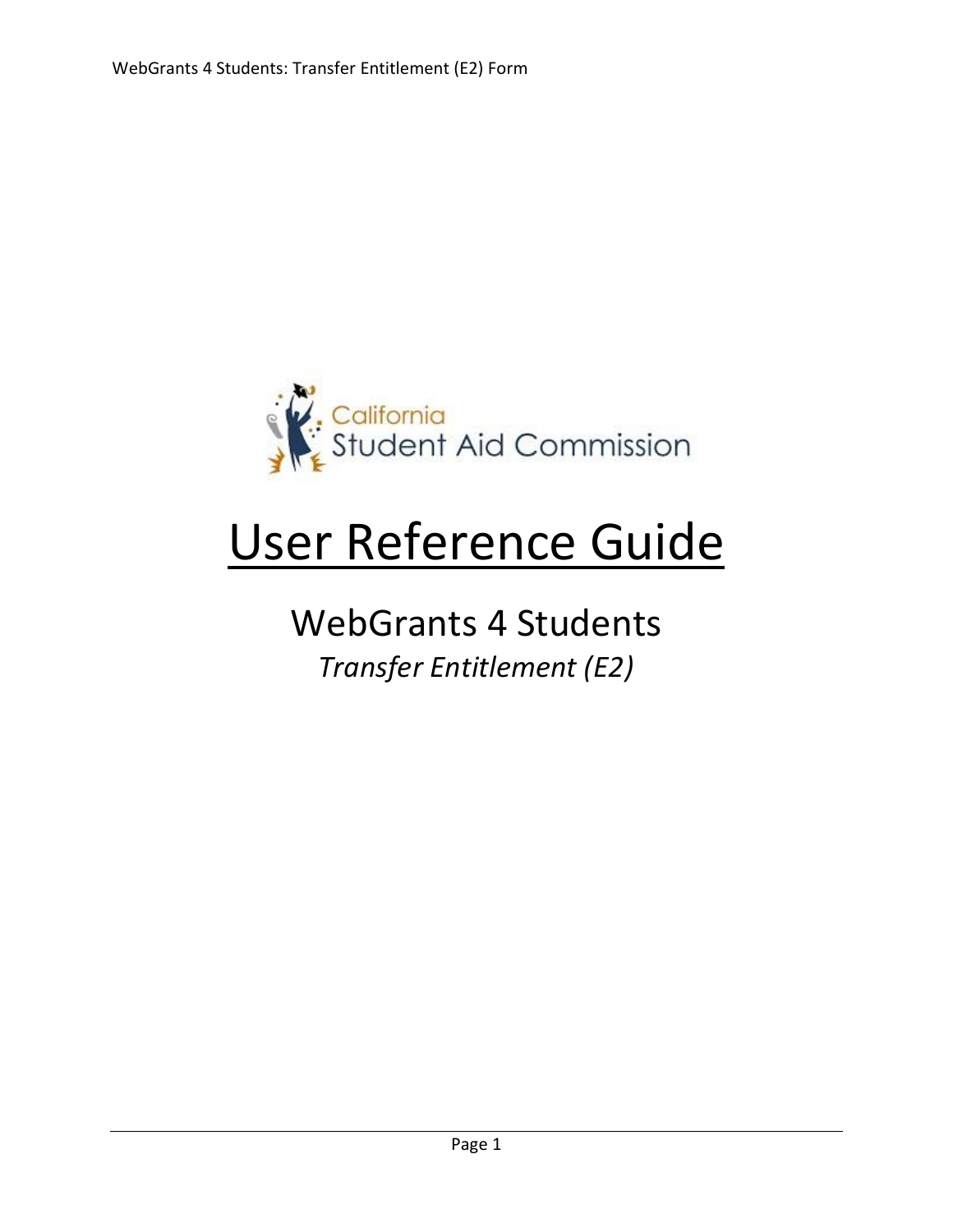# **Table of Contents**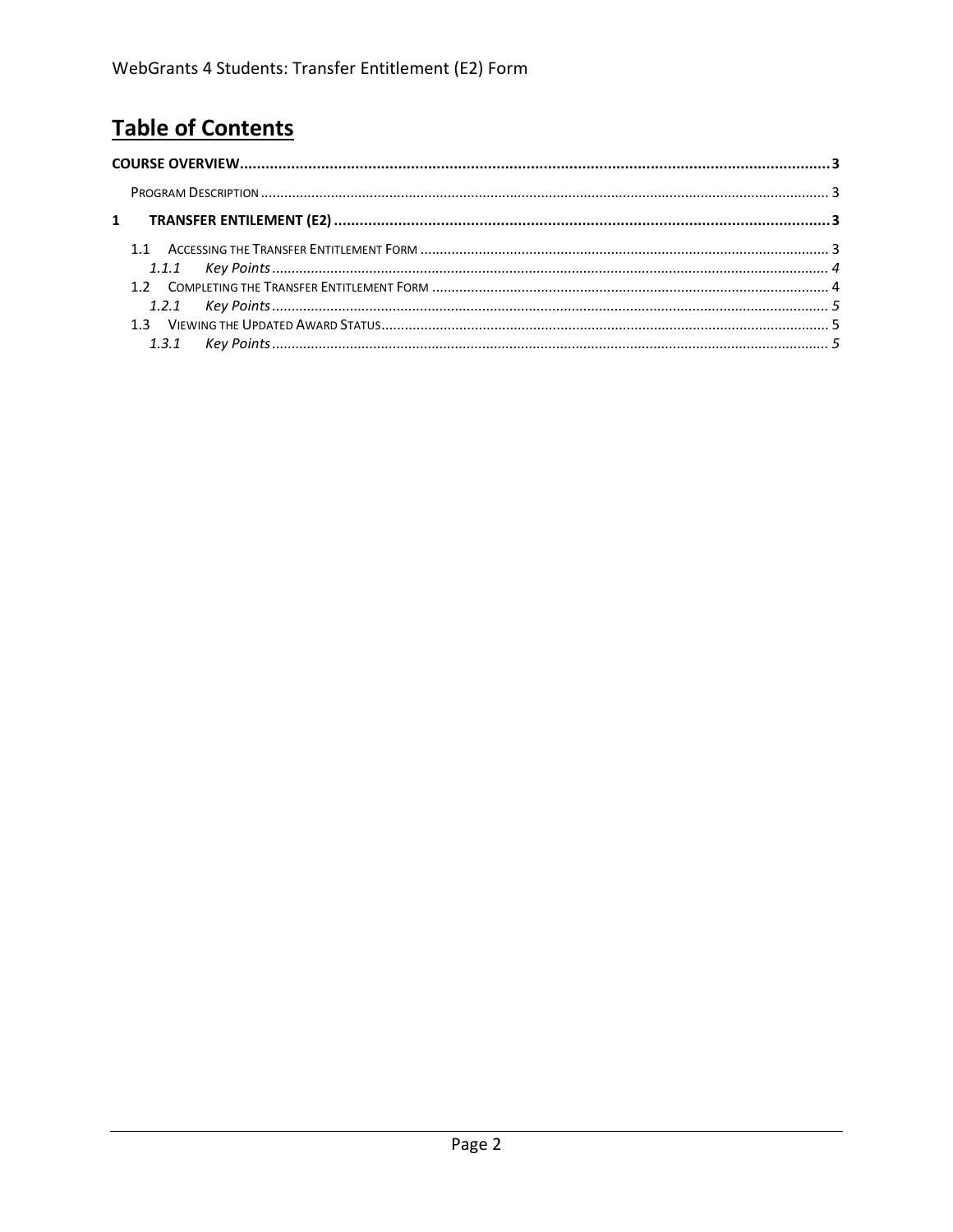## <span id="page-2-0"></span>**COURSE OVERVIEW**

#### <span id="page-2-1"></span>**Program Description**

The Cal Grant Transfer Entitlement Award is for students who were not awarded a High School Entitlement Award but are now transferring from a California Community College to an eligible bachelor degree granting institution in California. Award requirements include:

- Filing of a FAFSA or California Dream Act Application by March 2nd of the award year
- Meeting financial eligibility and basic eligibility
- Being under the age of 28 by December 31 of the award year
- Having a verified GPA electronically reported from a California Community College of 2.4 reported by March 2 of award year.
- Completion of the Transfer Entitlement Verification Form in WebGrants for Students
- Graduation from a California high school after June 30, 2000; and have California residency at the time of high school graduation **OR** If not a high school graduate, was a California resident on 18th birthday

# **1 TRANSFER ENTITLEMENT (E2)**

Lesson Objectives:

• In this lesson the student will be shown how to complete the 'Transfer Entilement Verification Form' in WebGrants 4 Students.

### **1.1 Accessing the Transfer Entitlement Form**



#### (Figure 1 – WebGrants 4 Students)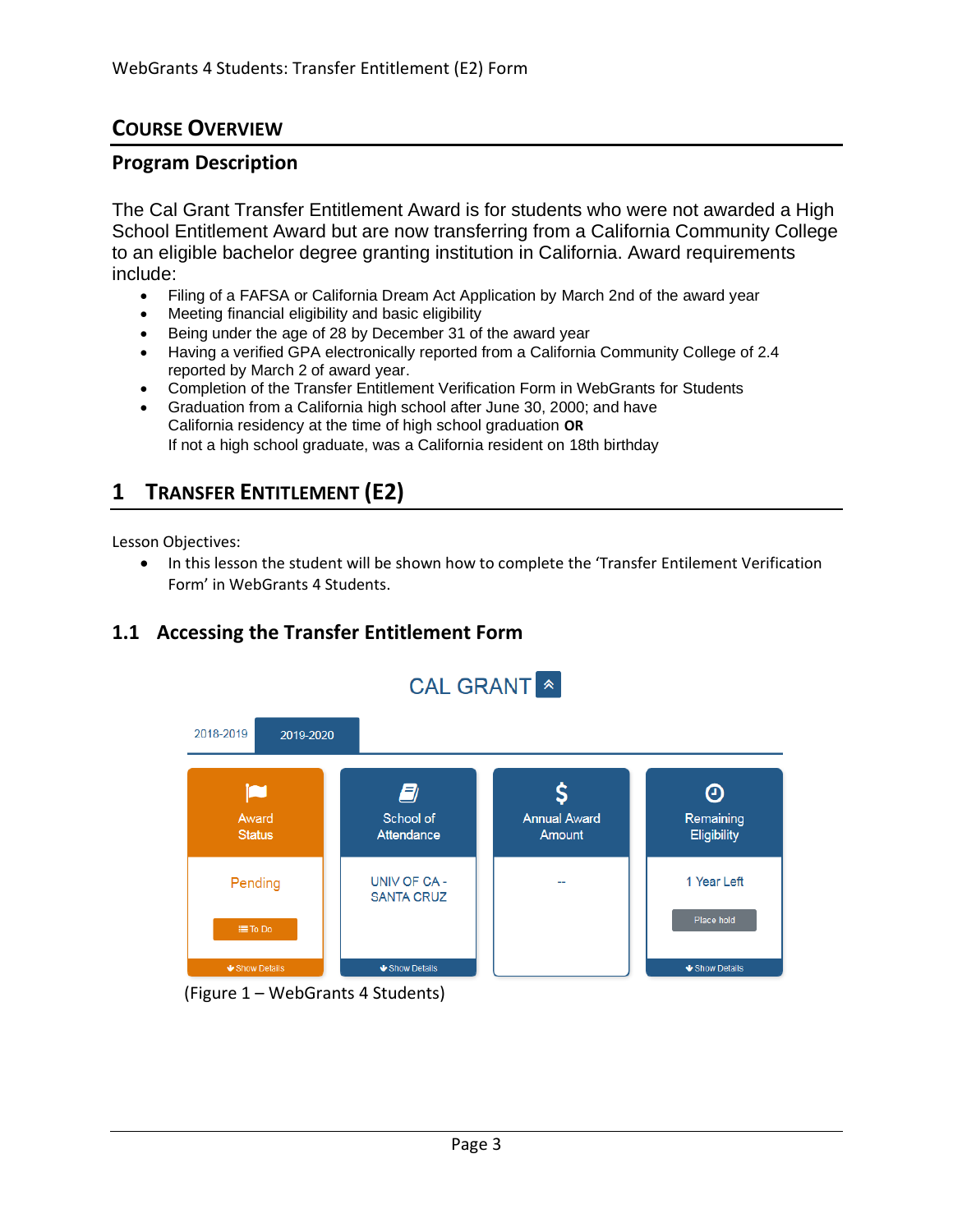| <b>Step</b> | Description                                                           | Action             |
|-------------|-----------------------------------------------------------------------|--------------------|
|             | 1. When a student logs into their WebGrants 4 Students account        | Log into           |
|             | they will have a 'Cal Grant' panel with four cards (Figure 1). If the | <b>WebGrants 4</b> |
|             | student is preliminarily eligible for the Transfer Entitlement Award, | Students and       |
|             | they will have a 'To-Do' button within an orange 'Award Status'       | click the 'To-Do'  |
|             | card. The student needs to click the 'To-Do' button.                  | button             |

#### <span id="page-3-0"></span>**1.1.1 Key Points**

• Once you are logged into WebGrants 4 Students, open the Cal Grant panel and click the 'To-Do' button within the orange 'Award Status' card.

### **1.2 Completing the Transfer Entitlement Form**

| FILE FAFSA/CADAA                                                                                                | Completed                               |                          |
|-----------------------------------------------------------------------------------------------------------------|-----------------------------------------|--------------------------|
| Submit GPA                                                                                                      | Submitted                               |                          |
| Date of California Residence                                                                                    | MM/DD/YYYY                              |                          |
| State and City                                                                                                  | Enter city<br><b>Select State</b><br>۰ı |                          |
| <b>HS Grad Date</b>                                                                                             | <b>MM/YYYYY</b>                         | €                        |
| <b>BA School of Choice</b>                                                                                      | Please select one<br>٠                  |                          |
| o I certify the information provided above is correct and that I attended California community college in 2019. |                                         |                          |
| Submit                                                                                                          |                                         | $\overline{\phantom{a}}$ |

(Figure 2 – WebGrants 4 Students)

| Step | Description                                                              | Action             |
|------|--------------------------------------------------------------------------|--------------------|
|      | 1. Once the student clicks the 'To-Do' button a form titled 'E2 Transfer | Certify            |
|      | Entitlement' (Figure 2) will pop-up in a modal window. The student       | transfer from      |
|      | will be able to certify that they are indeed transferring from a         | <b>CCC to BDGI</b> |
|      | California Community College (CCC) to a bachelor's degree Granting       |                    |
|      | Institution (BDGI), on the field listed as 'BA School of Choice'.        |                    |
|      | 2. In order for the student to complete this form they must first        | Submit             |
|      | submit a FAFSA or CA Dream Act Application (CADAA), and they             | FAFSA/CADAA        |
|      | must have a submitted GPA record.                                        | and ensure GPA     |
|      |                                                                          | is submitted.      |
|      | 3. The student must also enter their 'Date of CA residence', with their  | Complete fields    |
|      | current 'State and City' of residence, their 'High School Graduation     | on form.           |
|      | Date', and their 'BA School of Choice'.                                  |                    |